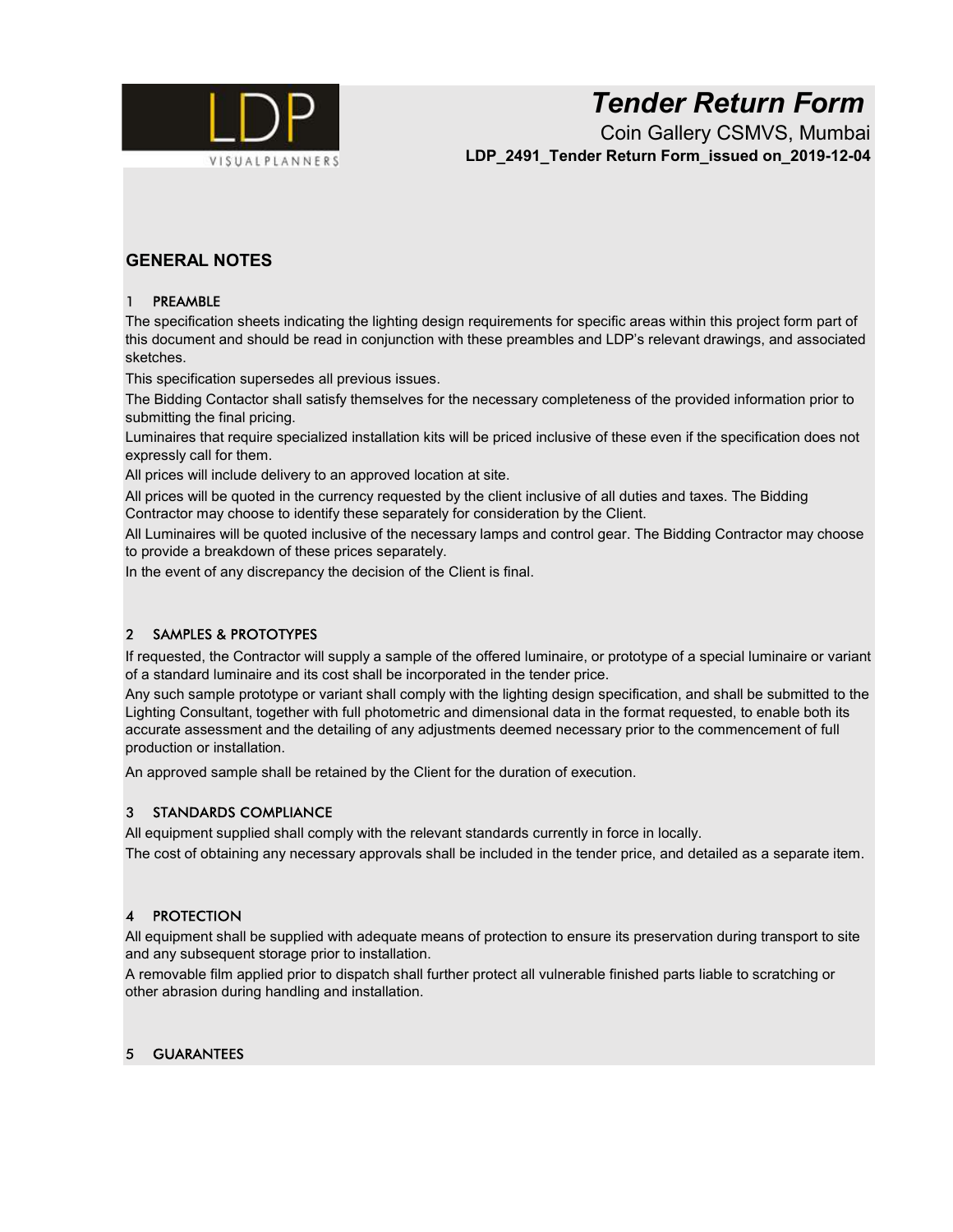All equipment and components supplied shall be guaranteed against failure due to poor workmanship, materials, or luminaire design, for a period of not less than 18 months from the date of delivery to site or 12 months from the date of practical completion, whichever is the sooner, with the exception of lamps which shall be covered only by their manufacturer's normal assurances as to life expectancy and performance

LED luminaires with manufacturer mounted LED sources will come with a minimum 5-year system warranty.

LED luminaires with ZHAGA compliant LED modules will be provided with a minimum 3-year system warranty.

System warranty will include all electronics, LES, mechanical and optical components.

The successful bidder will be required to submit proof of all guarantees to the client.

#### 6 LUMINAIRES

Equipment offered must be a standard item from a particular manufacturer's range and meet the specification criteria with a view to performance, optics, maintenance, quality, aesthetics etc.

Should alternative equipment be offered, full technical and photometric data shall be supplied to the LDP in the specified format to enable its accurate assessment. If any variants of standard luminaires are required, the manufacturer of the standard luminaire shall develop these, unless otherwise specifically stated, and shall be manufactured to the same standards as the equivalent standard luminaire.

If specified, two copies of all working drawings of proposed variants, dimensioned in mm, shall be supplied to LDP for approval prior to fabrication.

Notwithstanding the above, the manufacturer shall remain responsible for ensuring compliance with relevant standards, the accuracy of the information shown on his drawings at all times and for ensuring that the equipment shown fulfills the requirements of this specification.

If any special luminaires and associated equipment are required, these will be the subject of a separate specification, a copy of which will be enclosed with this document.

LDP cannot accept responsibility for installation of non-approved luminaries.

The final location of each luminaire and where relevant its integration with the architecture shall be as detailed on the construction issue drawings. The LDP cannot accept responsibility for luminaires installed in a manner other than intimated in the relevant drawings or as otherwise agreed and minuted.

Special accessories as required by the luminaire specification have been designed and discussed with the specified manufacturer to perform specific tasks. Where required, these accessories have been detailed in the appropriate luminaire specification.

LDP's design intent drawing(s) detail the performance and aesthetic parameters of the luminaire(s). The Manufacturer shall design, develop and manufacture the luminaire(s) generally in accordance with these drawing(s), and in a way which achieves these parameters.

The successful Manufacturer shall submit two copies of all working drawing(s) to the Lighting Consultant, (dimensioned in mm) for necessary approvals prior to fabrication.

Materials shall be chosen with regard to their suitability for the use to which they will be put, particularly in respect of their thermal mechanical strength and durability.

The luminaire shall be designed to facilitate ease of cleaning, routine maintenance, lamp changing etc, when All mounting details shall be clearly shown on the working drawing(s) including electrical cable entry and the weight of the luminaire in kg.

Where a luminaire is specified for use externally, its design and manufacture shall ensure its suitability for this

#### 7 OPTICAL SYSTEM AND PERFORMANCE

The optical systems shall generally be designed and developed to achieve the performance requirements of the luminaire, as specified on the relevant luminaire specification and as detailed on the relevant lighting layouts. Detailed photometric data shall be supplied to LDP for assessment.

#### 8 CONTROL GEAR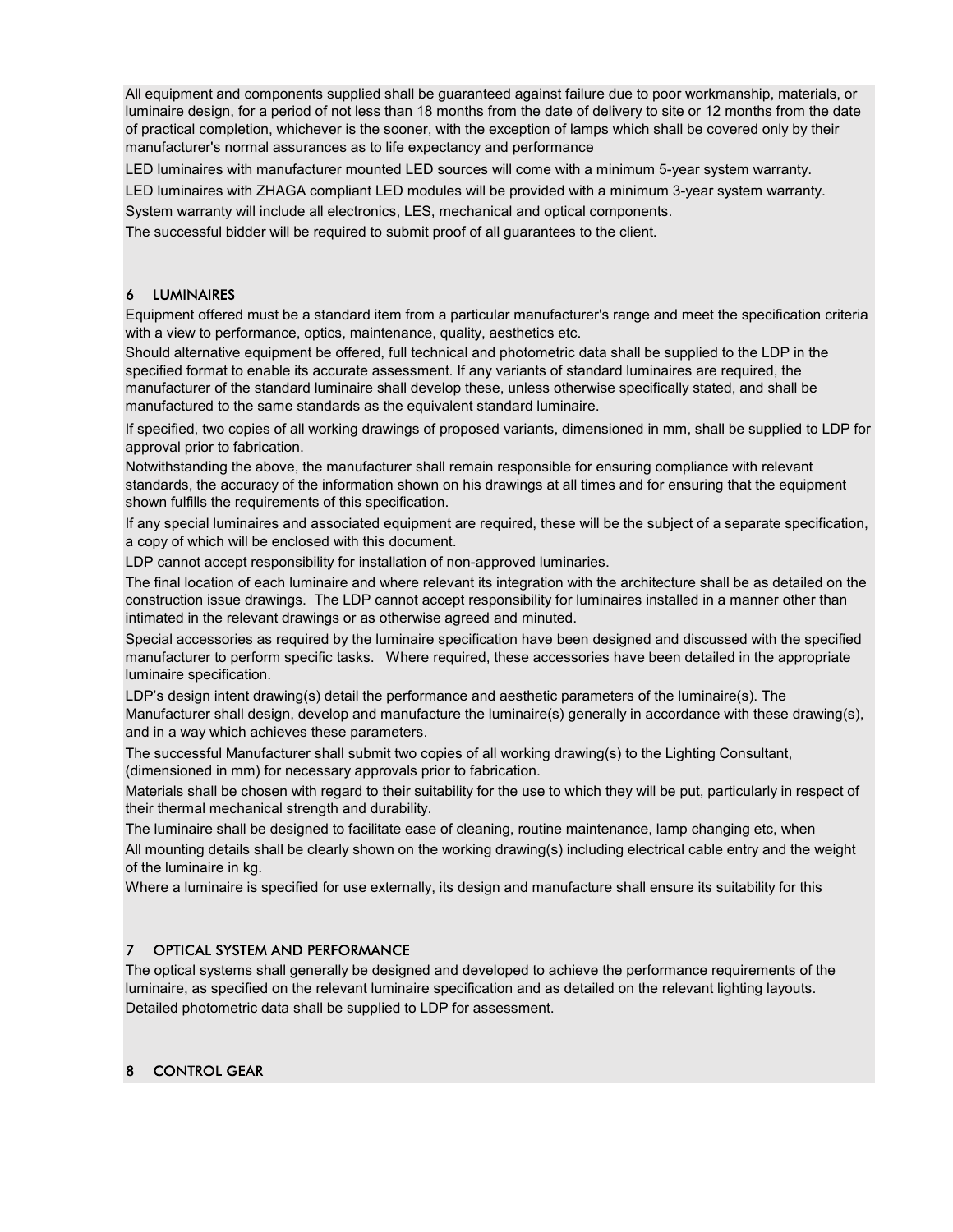All necessary control gear and transformers shall be mounted within the luminaire unless specified as being located remotely. All such gear shall be of good quality construction, shall comply with all relevant statutory regulations, shall be compatible with the lamps specified, and shall be mounted and wired in accordance with the manufacturers' Where appropriate, the Bidding Contractor shall also liaise with the selected lighting control system manufacturer to ensure compatibility between control gear and the control system. He shall also provide all necessary data regarding gear losses etc, to enable dimmers/contactors to be sized correctly.

Unless otherwise stated, all transformers shall be electronic and suitable for dimming on their primary side via a thyristor controlled remote lighting control system.

Where gear or transformers are installed remotely, care should be taken to ensure that any audible sounds generated by control gear, or by lamp filaments via control gear are kept to a minimum. Where this is particularly crucial, detailed acoustic requirements are included.

Control gear for discharge lamps will be electronic wherever possible.

When dimmable ballasts are called for LED and fluorescent lamps in the specification, they will use a digital dimming protocol permitting dimming of LEDs and fluorescents to a minimum level of 2% without flickering.

All remote (standalone and shared) LED control gear will have the lifetime stated in system warranty.

All equipment shall be protected from unexpected mains failure, and mains borne interference.

All control gear, ballasts, and transformers will be from reputed manufacturers. The following list is indicative of the brands to be used:

- 8.1 Osram
- 8.2 Tridonic
- 8.3 Philips
- 8.4 Vossloh Schwabe

Other manufacturers may be suggested by the Contractor accompanied by full electrical characteristics as an alternative for consideration and approval.

#### 9 **LAMPS**

LED lamps shall match the optical and spectral criteria as specified. These lamps shall have a minimum life expectancy of 45000 hrs as defined in L70. If the luminaire uses integral control gear, its lifetime will be the lesser of the LED and integral Control gear. Manufacturers will provide necessary NATA accredited lab test data to substantiate technical parameters.

LEDs will be procured from reputable sources with full manufacturer's technical specification available for review. Recommended manufacturers include Osram, Lumiled, Cree, Nichia, Bridgelux, Samsung and Seoul Semicondutor LEDs will be binned within 2 SDCM of stipulated CCT.

Thermal dissipation test data from NATA certified labs for LEDs will be provided

Fluorescent lamps shall match the optical and spectral criteria as specified. These lamps shall have a minimum life expectancy of 20000 hrs to 50% failure.

Arc-tube discharge lamps (metal halide) shall match the encapsulation and spectral criteria as specified. These lamps shall have a minimum life expectancy of 12000 hrs to 50% failure.

Incandescent and tungsten halogen lamps shall not be operated other than for initial testing, prior to final inspection. Lamps are specified by manufacturer's name and reference number. These lamps have been selected for use within the luminaires specified.

Alternative lamps shall only be considered if possessing the same colour rendering, colour temperature, life expectancy, lumen output and general performance as the specified item.

#### 10 INSTALLATION

All sub circuit cable sizes shall be determined by the Bidding Contractor in accordance with local standards. In the absence of a noted standard, Australian Standard AS3000 will apply.

Cabling and wiring from Remote gear to Luminaires will be included in the Bidding Contractor's scope of work. All such low voltage cables will be without joints or splices, unless approved and minuted by the Project Engineer.